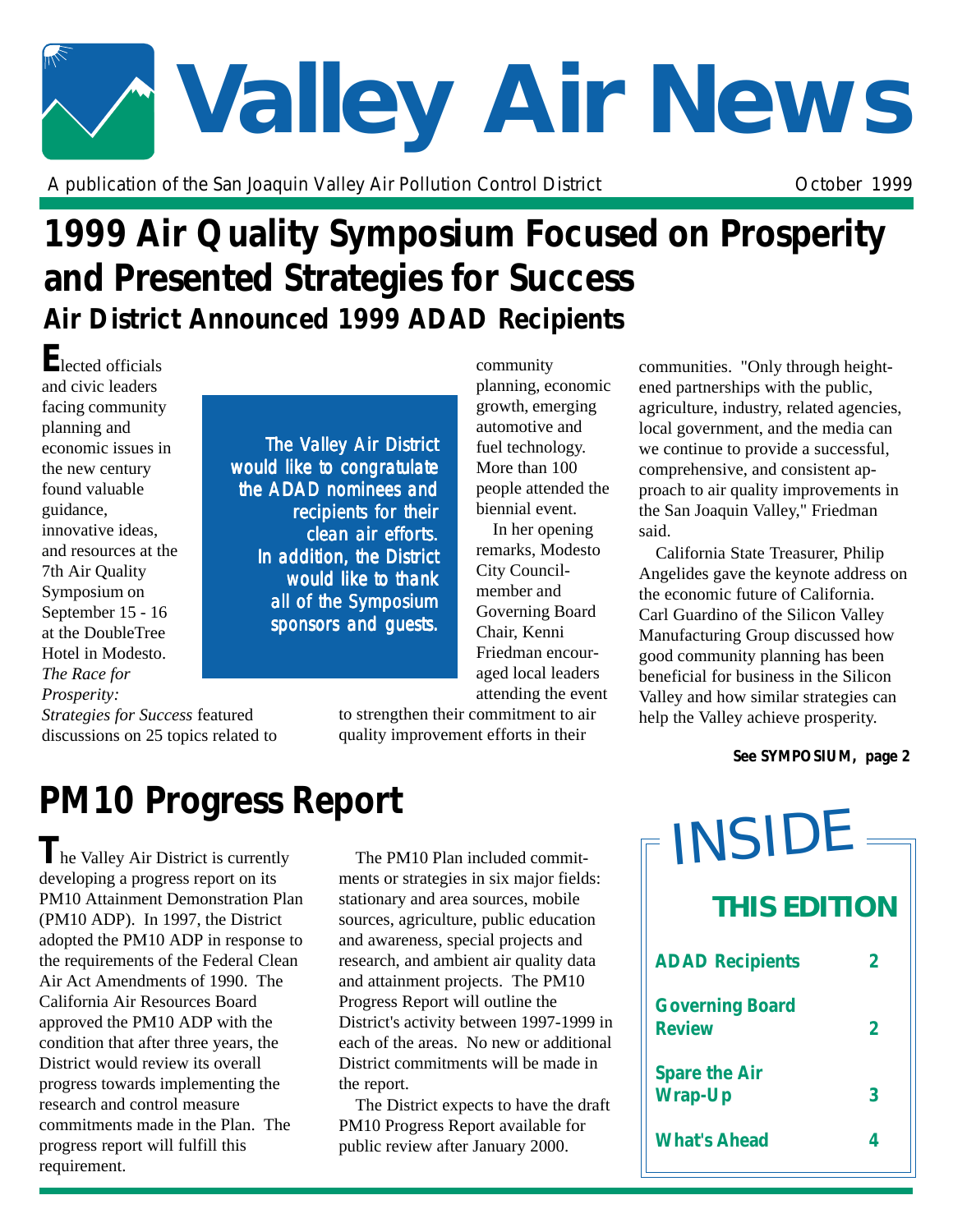### **GOVERNING BOARD REVIEW**

#### **Following is a summary of actions taken at the September 15 Governing Board meeting:**

- Verbal report from staff regarding future air quality attainment plans and progress reports.
- **E** Approved budget resolution which allocates revenue to the Heavy-Duty Engine Emission Reduction Incentive Program.

#### **The Board also approved a number of items on the consent calendar, including:**

- **E** Approved renewal of contract with Panagraph, Inc. for assistance in developing a comprehensive, multilingual public outreach program.
- $\blacksquare$  Approved amendments to REMOVE program grant award contracts, as follows:
	- Approved and authorized execution of Amendment No. 1, Contract #97-001 with theSan Joaquin Council of Governments to extend the term of the contract to August 1, 2000.
	- Approved and authorized execution of Amendment No. 1, Contract #97-040 with the Eastern Madera County Chamber of Commerce to extend the term of the contract to December 15, 2000.

#"#"#

**The next Governing Board meeting will be held on Thursday, October 14 at 9:00 a.m. at the Central Region Office in Fresno, and via videoteleconference in the Modesto and Bakersfield offices.**



#### **Annual Rideshare Week**

The fourteenth annual Rideshare Week will be held October 4-8 throughout California. This campaign provides an opportunity for commuters to leave their cars at home and try ridesharing, vanpooling, taking public transit, walking or bicycling to work.

To find out more information about events and activities planned in your area, contact your company rideshare representative or call the local Rideshare Office.

#### *SYMPOSIUM Continued from page 1*

The Symposium also featured alternative fuel vehicle drive and rides in the Honda Civic natural gas GX and a special exhibit, "Housing the Next 10 Million," which showcased innovative design ideas for accommodating 10 million new Central Valley residents. The exhibit was presented by the American Institute of Architects, California Council and The Great Valley Center.

Another highlight of the Symposium was the presentation of the 1999 Air District Awards of Distinction (ADAD). Through these awards, the District recognizes outstanding air quality improvements made by Valley businesses, organizations, and individuals. This year, 29 nominees from the District's eightcounty area were honored at a special luncheon on September 16. Kenni Friedman hosted the ceremony and presented awards in five categories to the following recipients:

#### **Driving Making You Sick?**

According to a study released by the California Air Resources Board and South Coast Air Quality Management District, exposure to air pollution may be ten times higher inside vehicles.

The study measured motorists' personal exposure to common motor vehicle pollutants in Los Angeles and Sacramento, two areas that have high levels of smog from cars and trucks. Researchers found levels of hydrocarbons and carbon monoxide were between two and ten times higher inside vehicles than at roadside or fixed monitoring stations. They also noted that as much as onehalf of the pollutants in the test cars were emitted by the vehicle ahead.

#### **Emissions Control Program for Permitted Sources** *Valley Chrome Plating, Clovis*

#### **Development and Application of Innovative Technology**

*Clean Cam Technology Systems, Bakersfield*

**Outstanding Media Support** *Steve Elliott, The Modesto Bee*

#### **Outstanding Efforts on Behalf of Spare the Air**

*HI-TEC Sports USA, Inc., Modesto & Uncle Harry's New York Bagelry & Coffeehouse, Fresno*

#### **Pollution Prevention Projects**

*Altamont Commuter Express (ACE), Stockton*

The Valley Air District congratulates all of the ADAD nominees and recipients for their clean air efforts.